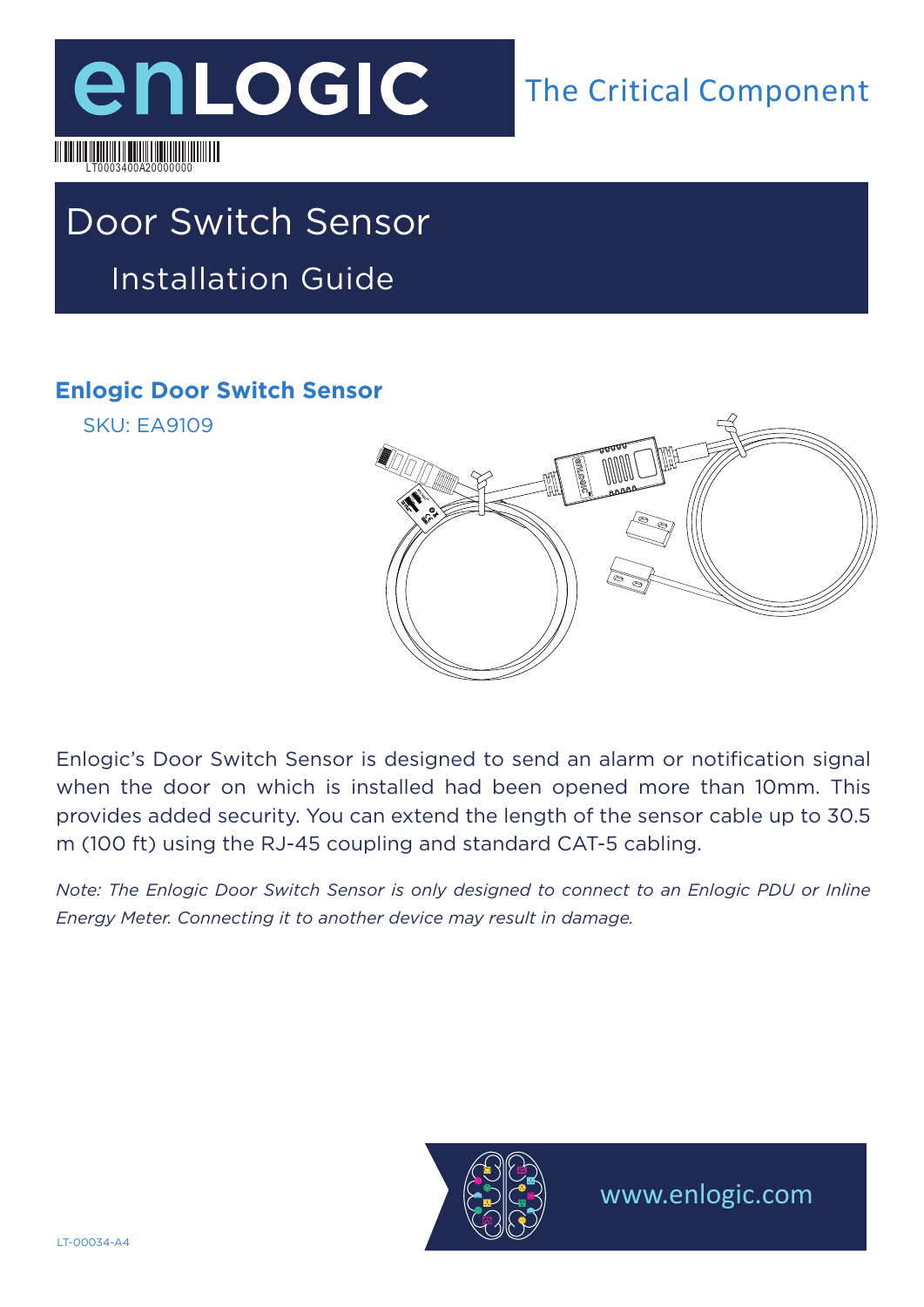# enLogic

#### Inventory

#### **Door Switch Sensor Assembly RJ45 Quick Disconnect Tap Screw Coupler** (quantity: 4)**Adhesive Backed Mount**  (quantity: 5) CAT 5e **Standard Ethernet Extension Cable Double-sided Tape Cable Ties**  1.8m in length (quantity: 2) (quantity: 5)

### Installation Instructions

Top Door Mounting Option

- 1. Attach the Door Switch Assembly to the top of the rack using the adhesive backed mount and cable ties.
- 2. Attach the Switch Sensor to the top corner of the rack (on the side that the rack door will close) using double-sided tape. Secure the cable to the top of the rack using cable ties.
- 3. Attach the Magnetic Sensor to the rack door using double-sided tape.
- 4. Thread the sensor connection cable through the rack. Secure the cable with cable ties. Plug the cable into a sensor port on the PDU.



5. Log into the Web Interface, Telnet, or Serial to manage the Door Sensor alarm and notification settings. The sensor is designed to alarm if the door is opened more than 10mm.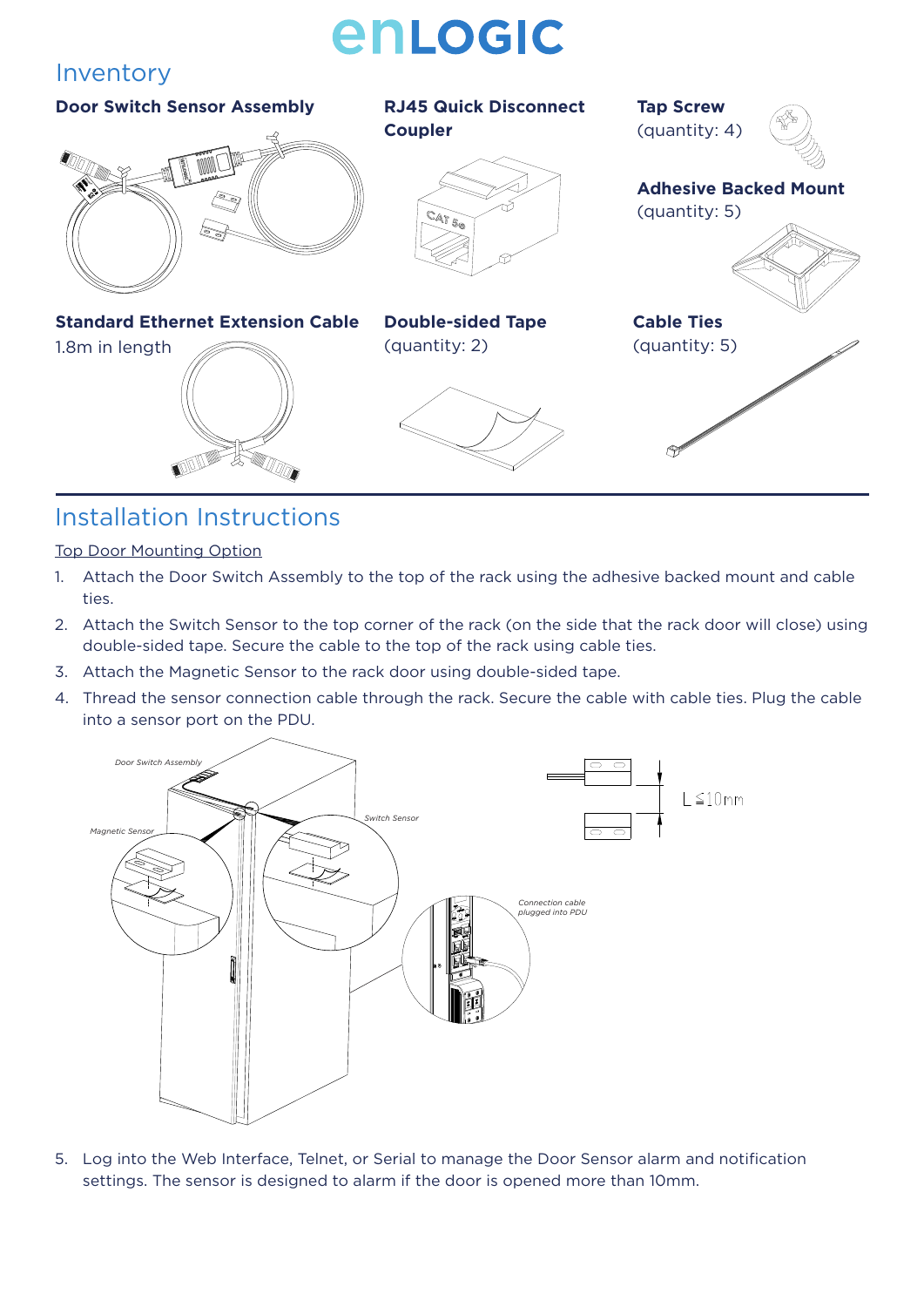#### Inside Door Mounting Option

- 1. Attach the Door Switch Assembly to the top of the rack using the adhesive backed mount and cable ties.
- 2. Attach the Switch Sensor to the inside of the rack (on the side that the rack door will close) using 4 screws (FS00041). Secure the cable to the top of the rack using cable ties.
- 3. Attach the Magnetic Sensor to the rack door using screws.
- 4. Thread the sensor connection cable through the rack. Secure the cable with cable ties. Plug the cable into a sensor port on the PDU.



5. Log into the Web Interface, Telnet, or Serial to manage the Door Sensor alarm and notification settings. The sensor is designed to alarm if the door is opened more than 10mm.

The Enlogic Door Switch Sensor is now installed and ready to use. For more information, contact your regional sales office or go to www.enlogic.com.